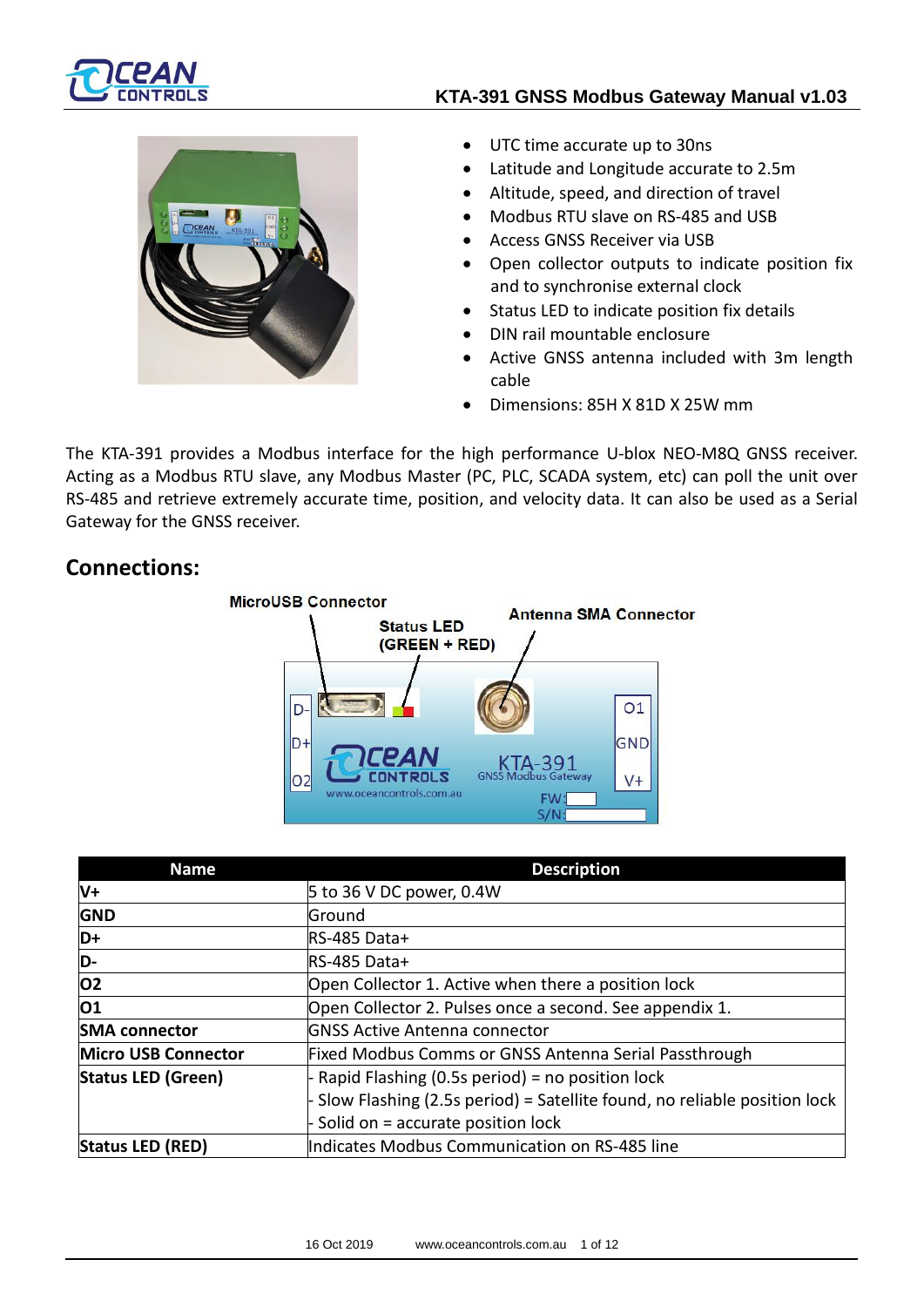

# **Holding Registers:**

| <b>Register</b> | <b>Register Name</b>       | <b>Description</b>                                                  | <b>Units/Notes</b>     |
|-----------------|----------------------------|---------------------------------------------------------------------|------------------------|
| <b>Number</b>   |                            |                                                                     |                        |
| 40001           | <b>GNSS Quality Status</b> | 0: Position fix unavailable                                         |                        |
|                 |                            | 1: Valid position fix, SPS mode                                     |                        |
|                 |                            | 2: Valid position fix, differential GNSS mode                       |                        |
|                 |                            | 4: Fixed Real Time Kinematic                                        |                        |
|                 |                            | 5: Float Real Time Kinematic                                        |                        |
|                 |                            | 6: Estimated (dead reckoning) Mode                                  |                        |
| 40002           | Satellites in Use          | The number of simultaneous satellite                                |                        |
|                 |                            | connections currently being used by the receiver                    |                        |
| 40003           | Navigation Mode            | 1: No position fix                                                  |                        |
|                 |                            | 2: 2D mode (only horizontal coordinates)                            |                        |
|                 |                            | 3: 3D mode (horizontal coordinates + altitude)                      |                        |
| 40004           | Year                       | Current year; UTC                                                   |                        |
| 40005           | Month                      | Current month of the year; UTC                                      |                        |
| 40006           | Day                        | Current day of the month; UTC                                       |                        |
| 40007           | Hour                       | Current hour of the day; UTC                                        |                        |
| 40008           | Minute                     | Current minute of the hour; UTC                                     |                        |
| 40009           | Second                     | Current second of the minute; UTC                                   |                        |
| 40010           | Decimal Second             | Current thousandth fraction of the second; UTC.                     |                        |
| 40011           | Latitude Degrees           | Degrees of Latitude                                                 | x <sub>1</sub>         |
| 40012           | Latitude Degrees           | Degrees Decimals of Latitude (Format 1 - see                        | x 0.0001 (Four decimal |
|                 | Decimals                   | below)                                                              | places of accuracy)    |
| 40013           | Latitude Minutes           | Minutes of Latitude (Format 2 - see below)                          | $\times 1$             |
| 40014           | Latitude Seconds           | Seconds of Latitude (Format 2 - see below)                          | x 0.001 (Three decimal |
|                 |                            |                                                                     | places of accuracy)    |
| 40015           |                            | Latitude Thousandth Ten thousandths of a minute of latitude (Format | x 0.0001 (Four decimal |
|                 | <b>Minutes</b>             | $3 -$ see below)                                                    | places of accuracy)    |
| 40016           | Latitude N/S               | Latitude hemisphere indicator                                       |                        |
|                 |                            | 1: Northern hemisphere                                              |                        |
|                 |                            | 0: Southern hemisphere                                              |                        |
| 40017           | Longitude Degrees          | Degrees of Longitude                                                | x <sub>1</sub>         |
| 40018           | Longitude Degrees          | Degrees Decimals of Longitude (Format 1 - see                       | x 0.0001               |
|                 | Decimals                   | below)                                                              |                        |
| 40019           | Longitude Minutes          | Minutes of Longitude (Format 2 - see below)                         | x <sub>1</sub>         |
| 40020           | Longitude Seconds          | Seconds of Longitude (Format 2 - see below)                         | x 0.001 (Three decimal |
|                 |                            |                                                                     | places of accuracy)    |
| 40021           | Longitude                  | Ten thousandths of a minute of Longitude                            | x 0.0001 (Four decimal |
|                 |                            | Thousandth Minutes (Format 3 – see below)                           | places of accuracy)    |
| 40022           | Longitude E/W              | Longitude hemisphere indicator                                      |                        |
|                 |                            | 1: Eastern hemisphere                                               |                        |
|                 |                            | 0: Western hemisphere                                               |                        |
| 40023           | Altitude (Above Sea        | Altitude above sea level in tenths of metres (145                   | x 0.1 (One decimal     |
|                 | Level)                     | = 14.5 m ASL)                                                       | places of accuracy)    |
| 40024           | Altitude unit              | $0:$ meters (default – raw value)                                   |                        |
|                 |                            | 1: feet (Onboard calculated)                                        |                        |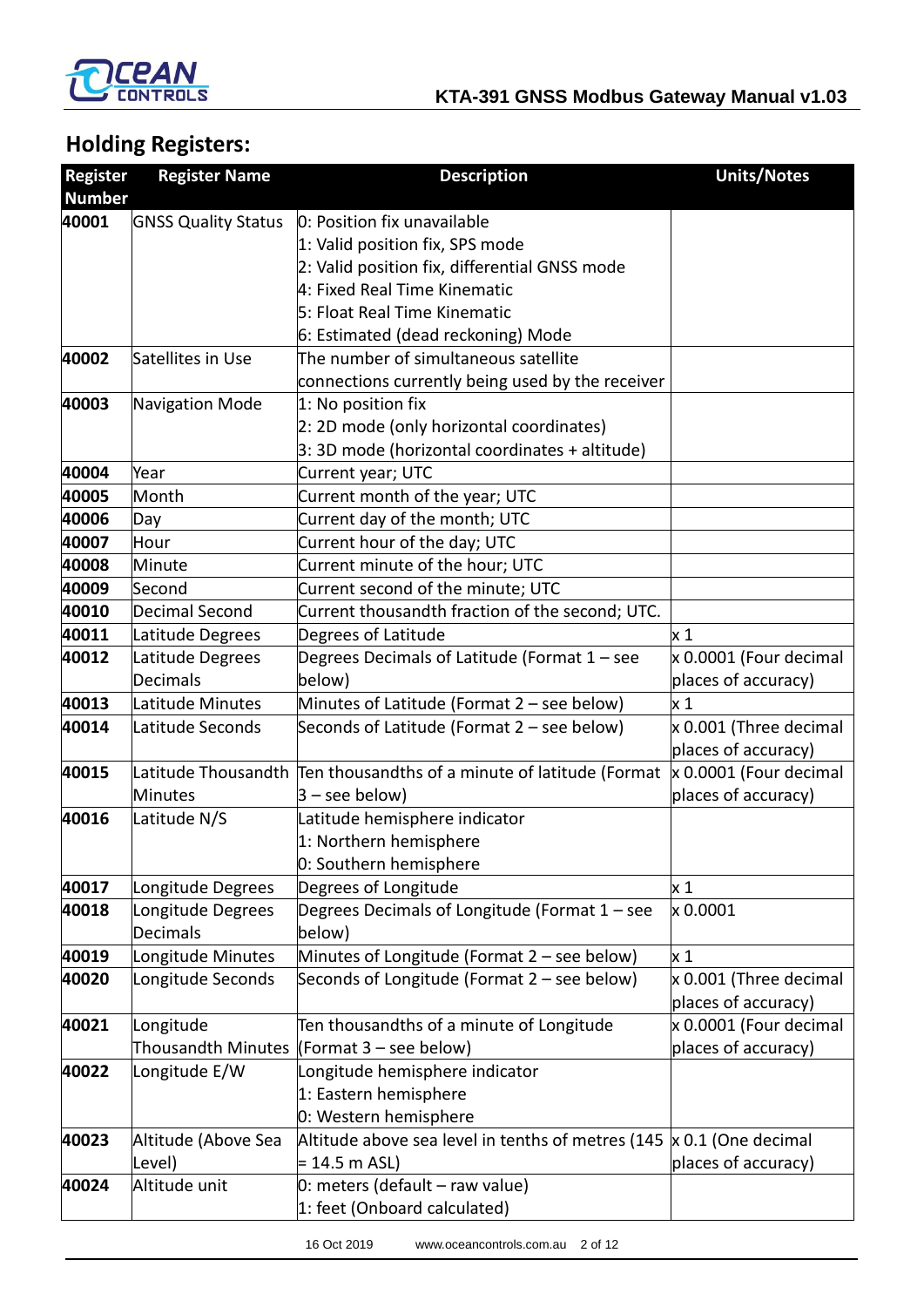

# **KTA-391 GNSS Modbus Gateway Manual v1.03**

| 40025 | Velocity              | Velocity over ground in tenths of knots (152 =               | x 0.001 (Three decimal |
|-------|-----------------------|--------------------------------------------------------------|------------------------|
|       |                       | 0.152 knots)                                                 | places of accuracy)    |
| 40026 | Velocity unit         | 0: knots (Raw value)                                         |                        |
|       |                       | 1: kilometres per hour (Onboard calculated)                  |                        |
|       |                       | 2: miles per hour (Onboard calculated)                       |                        |
| 40027 | Course                | Direction of travel in tenths of degrees from                | x 0.01 (Two decimal    |
|       |                       | North (2409 = 24.09°)                                        | places of accuracy)    |
| 40028 | <b>Precision PDOP</b> | Positional Dilution of Precision. Gives a measure            | x 0.01 (Two decimal    |
|       |                       | of the accuracy/confidence of the GPS lock                   | places of accuracy)    |
| 40029 | <b>Precision HDOP</b> | <b>Horizontal Dilution of Precision</b>                      | x 0.01 (Two decimal    |
|       |                       |                                                              | places of accuracy)    |
| 40030 | <b>Precision VDOP</b> | Vertical Dilution of Precision                               | x 0.01 (Two decimal    |
|       |                       |                                                              | places of accuracy)    |
| 40031 | USB Mode              | 0: GPS Passthrough Mode                                      |                        |
|       |                       | 1: Modbus Mode (default and constant mode)                   |                        |
| 40032 |                       | GNSS Receiver Mode 8: Reset and runs on default GPS settings | 8 or 9                 |
|       |                       | 9: Do not reset and runs on modified                         |                        |
|       |                       | configurations - Require battery backup                      |                        |
| 40033 | <b>Modbus Address</b> | Modbus RTU slave address. 1 to 247 (default 1)               |                        |
| 40034 | <b>Modbus Baud</b>    | Modbus RTU baud rate                                         |                        |
|       |                       | 1: 2400 baud                                                 |                        |
|       |                       | 2: 4800 baud                                                 |                        |
|       |                       | $3:9600$ baud (default)                                      |                        |
|       |                       | 4: 19200 baud                                                |                        |
|       |                       | 5: 38400 baud                                                |                        |
|       |                       | 6: 57600 baud                                                |                        |
|       |                       | 7: 115200 baud                                               |                        |
| 40035 | <b>Modbus Parity</b>  | 1: None (default)                                            |                        |
|       |                       | 2: Even                                                      |                        |
|       |                       | $3:$ Odd                                                     |                        |
| 40036 | Modbus Stop bits      | 1: 1 Stop bit                                                |                        |
|       |                       | 2: 2 Stop bits                                               |                        |
| 40037 | Modbus Set            | Write to 1 to commit Modbus comms settings to                |                        |
|       | Parameters            | the slave. Upon successful write, register will              |                        |
|       |                       | return to 2.                                                 |                        |
| 40038 | Reserved              |                                                              |                        |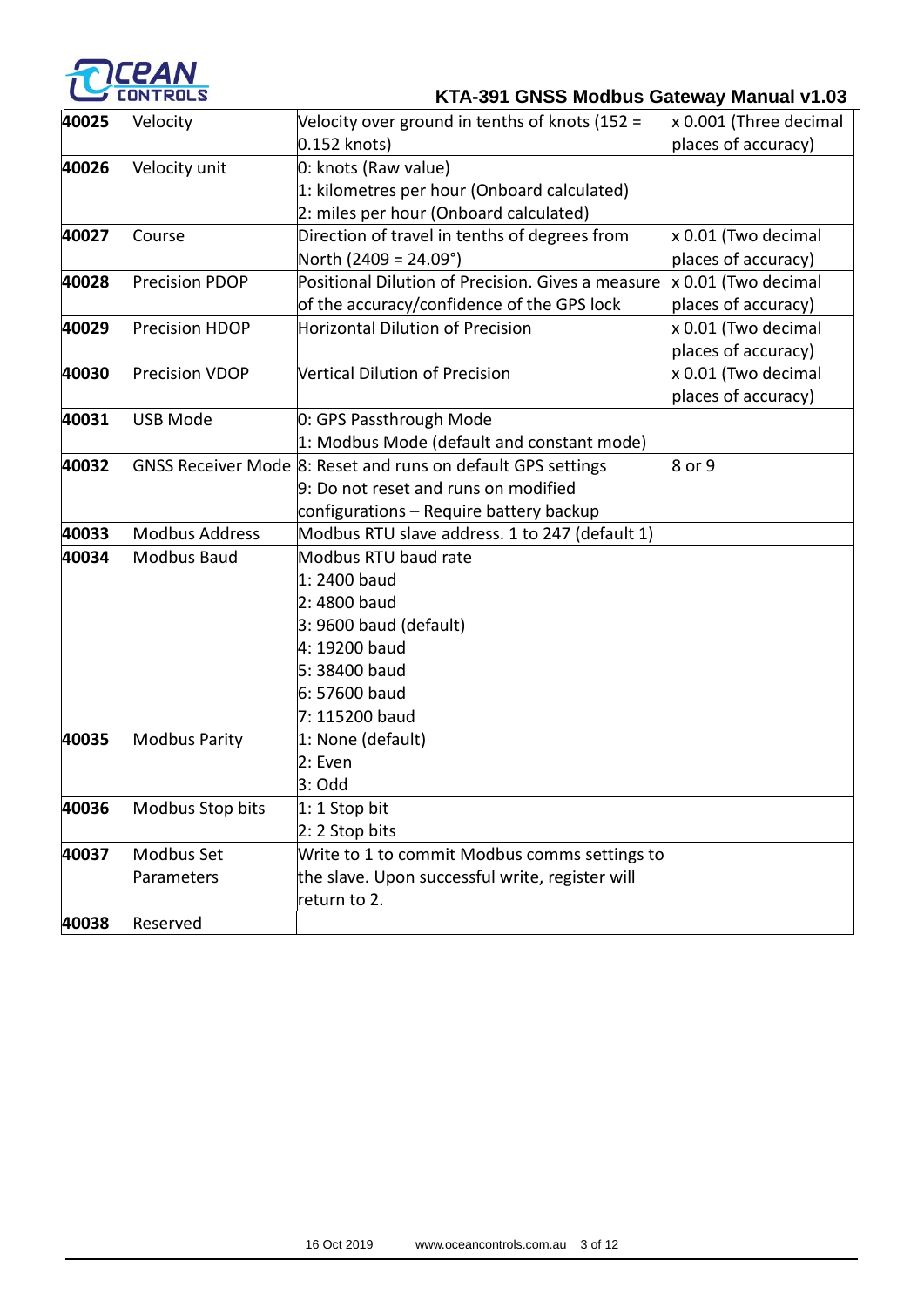

## **Interpreting Latitude and Longitude Readings:**

The KTA-391 presents GNSS position readings in 3 different formats simultaneously:

### **1. Format 1: Decimal Degrees (DD) – Onboard calculated**

Decimal Degrees Format uses Registers 11, 12, 16 (for Latitude) and Registers 17, 18, 22 (for Longitude). For example, if the registers have these readings:

| <b>Register</b>            | Value      | <b>Register Name</b>            |  |
|----------------------------|------------|---------------------------------|--|
| 11                         | 38         | Lat Degrees                     |  |
| 12                         | 1030       | Lat Degrees Decimals            |  |
| 16                         | O          | Lat Hemisphere                  |  |
| 17                         | 145        | Long Degrees                    |  |
| 18                         | 1607       | Long Degrees Decimals           |  |
| 22                         |            | Long Hemisphere                 |  |
| <b>Current Position in</b> |            |                                 |  |
| <b>Degrees Decimals</b>    | Latitude:  | -38.1030° or 38.1030° S         |  |
| Format                     | Longitude: | $+145.1607$ ° or $145.1607$ ° E |  |
|                            |            |                                 |  |

### **2. Format 2: Degrees, Minutes, Seconds (DMS) – Onboard calculated**

DMS Format uses registers 11, 13, 14, 16 (for Latitude) and 17, 19, 20, 22 (for Longitude) to express data in Degrees – Minutes – Seconds – Hemisphere. For example, if the registers have these readings:

| <b>Register</b>            | Value      | <b>Register Name</b> |
|----------------------------|------------|----------------------|
| 11                         | 38         | Lat Degrees          |
| 13                         | 6          | Lat Minutes          |
| 14                         | 10545      | Lat Seconds          |
| 16                         | n          | Lat Hemisphere       |
| 17                         | 145        | Long Degrees         |
| 19                         | 9          | Long Minutes         |
| 20                         | 38621      | Long Seconds         |
| 22                         | 1          | Long Hemisphere      |
| <b>Current Position in</b> |            |                      |
| Degrees, Minutes,          | Latitude:  | 38° 6' 10.545" S     |
| <b>Seconds Format</b>      | Longitude: | 145° 9' 38.621" E    |
|                            |            |                      |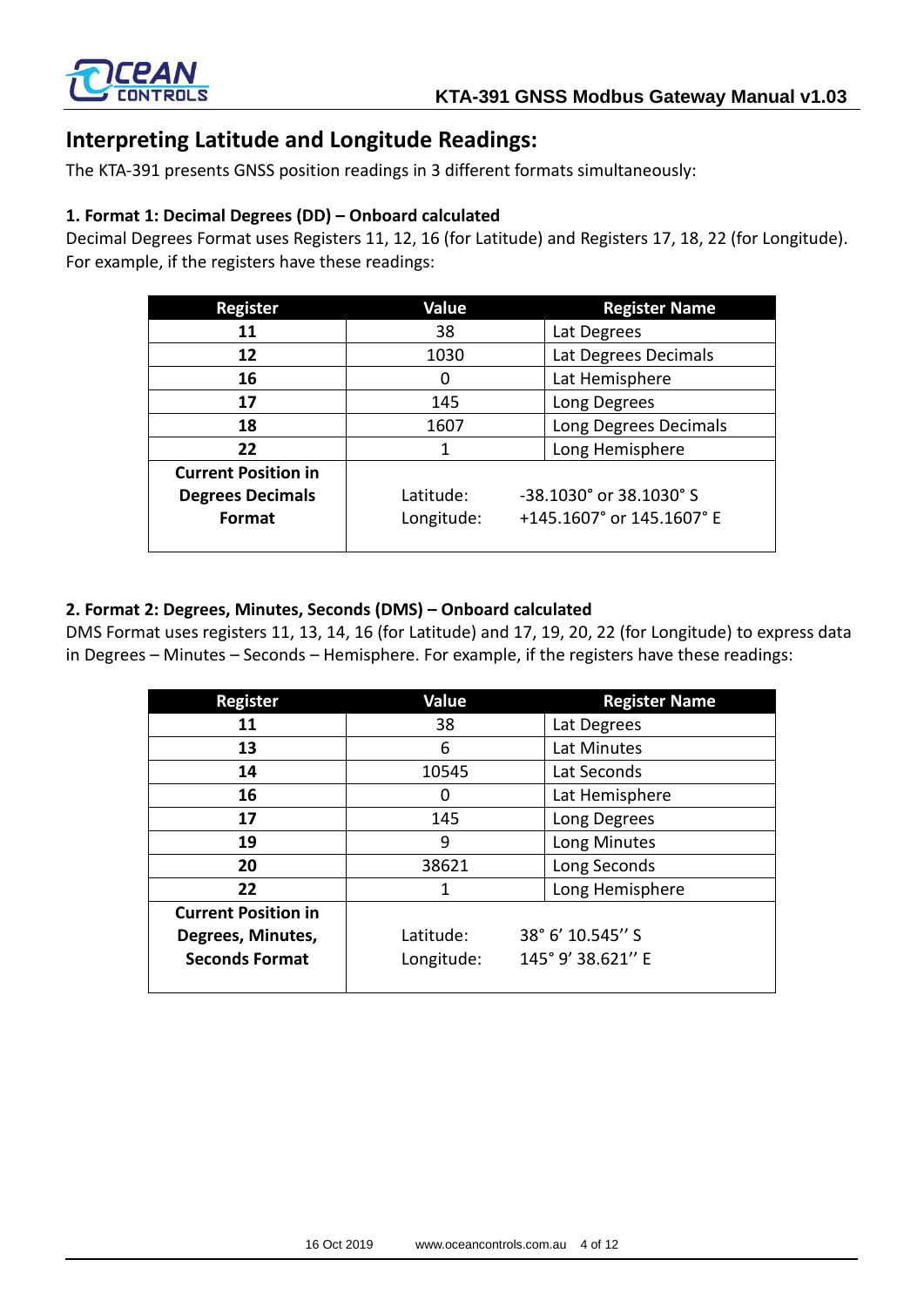

#### **3. Format 3: Degrees, Minutes and Ten thousandths of a minute – Raw reading**

This is the raw data from the GNSS receiver. This format uses registers 11, 13, 15, 16 (for Latitude) and registers 17, 19, 21, 22 (for Longitude) to express data in Degrees – Minutes – Ten thousandths of a minute. For example, if the registers have these readings:

| <b>Register</b>            | Value      | <b>Register Name</b>    |
|----------------------------|------------|-------------------------|
| 11                         | 38         | Lat Degrees             |
| 13                         | 6          | Lat Minutes             |
| 15                         | 1814       | Lat Thousandth Minutes  |
| 16                         | 0          | Lat Hemisphere          |
| 17                         | 145        | Long Degrees            |
| 19                         | 9          | Long Minutes            |
| 21                         | 6414       | Long Thousandth Minutes |
| 22                         | 1          | Long Hemisphere         |
| <b>Current Position in</b> |            |                         |
| Degrees, Minutes,          | Latitude:  | 38° 6.1814' S           |
| <b>Thousandth Minutes</b>  | Longitude: | 145° 9.6414' E          |
| Format                     |            |                         |

## **Altitude (above sea level) and Velocity units**

By default, the unit for Altitude is in meters and velocity is in knots. These are all raw values from the GNSS receiver. The KTA-391 also supports changing these values into different units:

- Altitude: feet
- Velocity: kilometres per hour (km/h) and miles per hour (mph)

To change the units, simply change the values in registers 24 and 26. Please note the operational limit of the GNSS receiver:

| <b>Altitude Operational Limit</b> | 50,000  | m     |
|-----------------------------------|---------|-------|
|                                   | 164,041 | feet  |
|                                   | 500     | m/s   |
| <b>Velocity Operational Limit</b> | 971.9   | knots |
|                                   | 1800    | Km/h  |
|                                   | 1118.47 | mph   |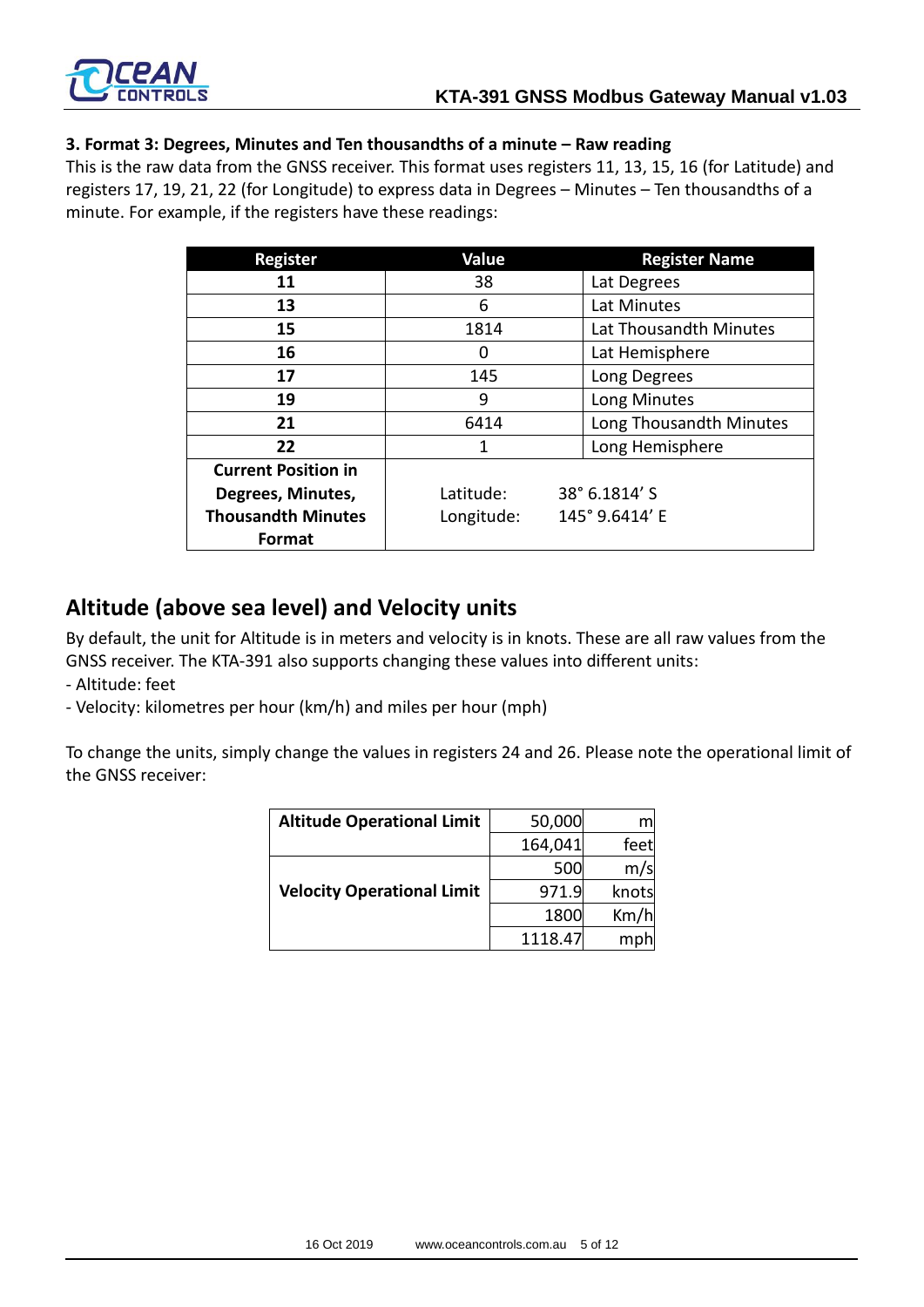

## **Setting RS-485 Modbus Communications Parameters:**

By default, the KTA-391 communicates with these settings:

| <b>Parameter</b> | <b>Modbus Default Modbus Default</b><br><b>Parameter Value</b> | Register | <b>Register</b><br>Default Value Range Limit | <b>Register</b> |
|------------------|----------------------------------------------------------------|----------|----------------------------------------------|-----------------|
| <b>Address</b>   |                                                                | 33       |                                              | $1 - 247$       |
| <b>Baud Rate</b> | 9600                                                           | 34       |                                              | $1 - 7$         |
| <b>Parity</b>    | None                                                           | 35       |                                              | $1 - 3$         |
| Stop bit         |                                                                | 36       |                                              | $1 - 2$         |
|                  |                                                                | 37       |                                              |                 |

These settings can be altered by writing your preferred address, baud rate, parity and stop bit to Modbus holding registers 33, 34, 35, and 36. Writing register 37 to a one (1) will commit the values to the slave.

The values in 33, 34, 35 and 36 will revert to current COM values if register 37 is not set to 1 after approximately 20 seconds from the first parameter change. The values in 33, 34, 35 and 36 must also not exceed their range limit or they will automatically revert to current COM values immediately.

## **USB Modbus Mode (Default, Mode 1)**

The micro USB connection on the KTA-391 can be used for communicating, troubleshooting and resetting COM settings on the RS-485. It will always run in Modbus RTU (Value in Register 31 is 1) mode at start up with these unchangeable settings:

| Parameter        | <b>USB Modbus COM USB Modbus COM</b><br>Value | <b>Note</b>      |
|------------------|-----------------------------------------------|------------------|
| <b>Address</b>   |                                               | These parameters |
| <b>Baud Rate</b> | 115200                                        | are not          |
| <b>Parity</b>    | None                                          | changeable       |
| Stop bit         |                                               |                  |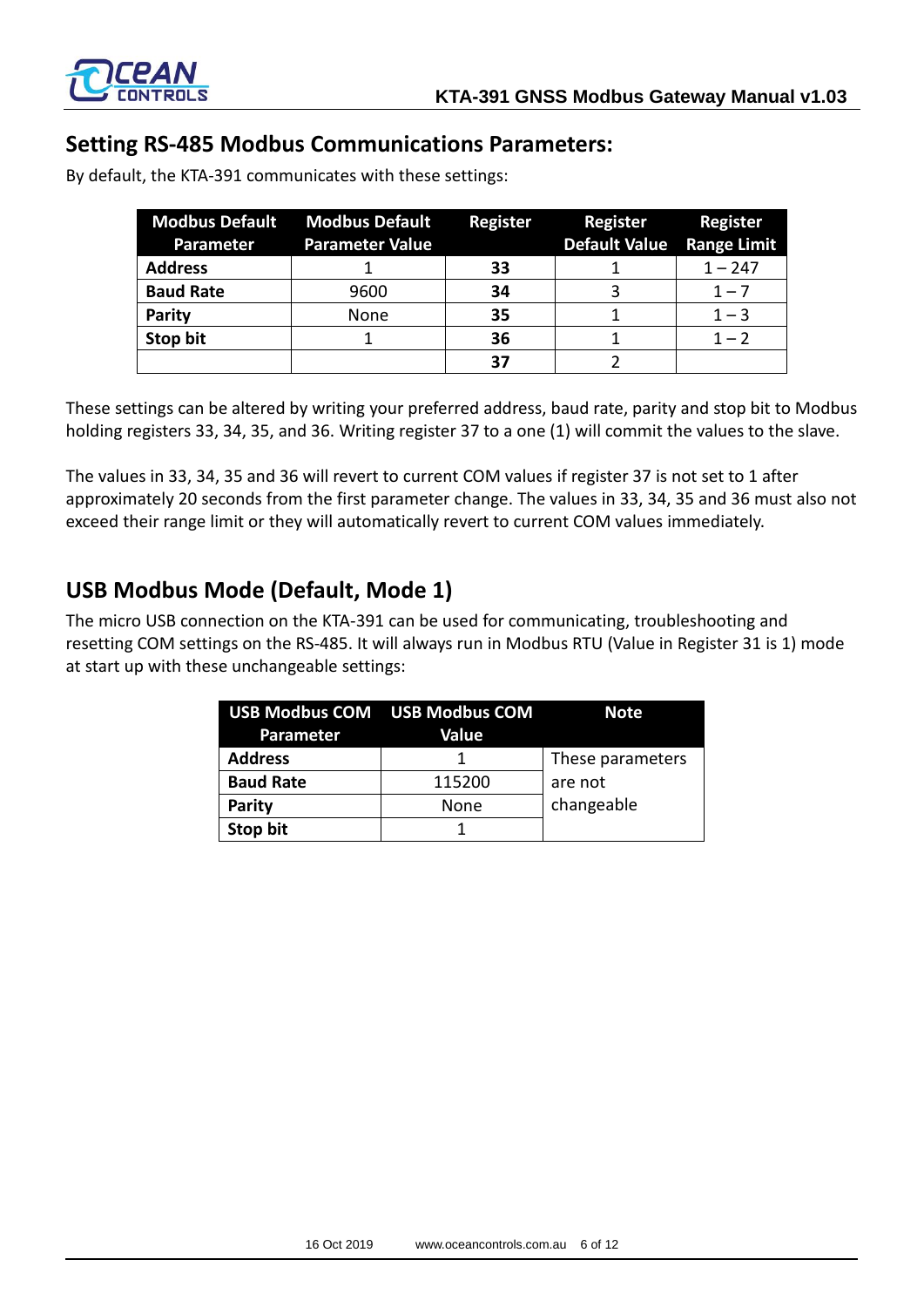

## **USB GNSS Receiver Mode (Mode 0)**

It is possible to communicate directly to the Ublox' NEO-M8Q GNSS receiver via the micro USB connection. In order to put the USB in this mode, register 31's value needs to be changed to 0. The KTA-391 can then talk to Ublox' U-center software or a third-party Serial program with the above COM settings.

Please note that U-center might force a reset on the KTA-391 when disconnecting, thus reverting register 31 back to 1 (Modbus mode) – its default value.



U-center is Ublox' GNSS evaluation software for automotive, mobile terminal and infrastructure applications which provides a power tool for evaluation, performance analysis and configuration of Ublox GNSS receivers. The NEO-M8Q can be configured using the U-center including GPS System settings, update rate, messages, etc. For hardware version 1.0, when register 32 has value 8, the KTA-391 will use these settings:

| <b>Receiver Parameter Name</b> | <b>Parameter Default Value</b>  |
|--------------------------------|---------------------------------|
| <b>GNSS</b>                    | GPS + GLONASS + QZSS + SBAS     |
| <b>Update Rate</b>             | 10Hz                            |
| <b>NMEA Messages</b>           | GGA, GSA, RMC (the KTA-391 only |
|                                | decodes these messages)         |

All configuration settings can be changed and save to Battery Backup RAM (BBR). This requires battery backup as shown in the next section. To achieve this, register 32 needs to be changed to 9 so that the KTA-391 does not use its default settings.

When Register 32's value changes to 8, the KTA-391 will immediately reset and runs on its default GPS receiver settings.

Any value other than 8 or 9 written to Register 32 will be discarded.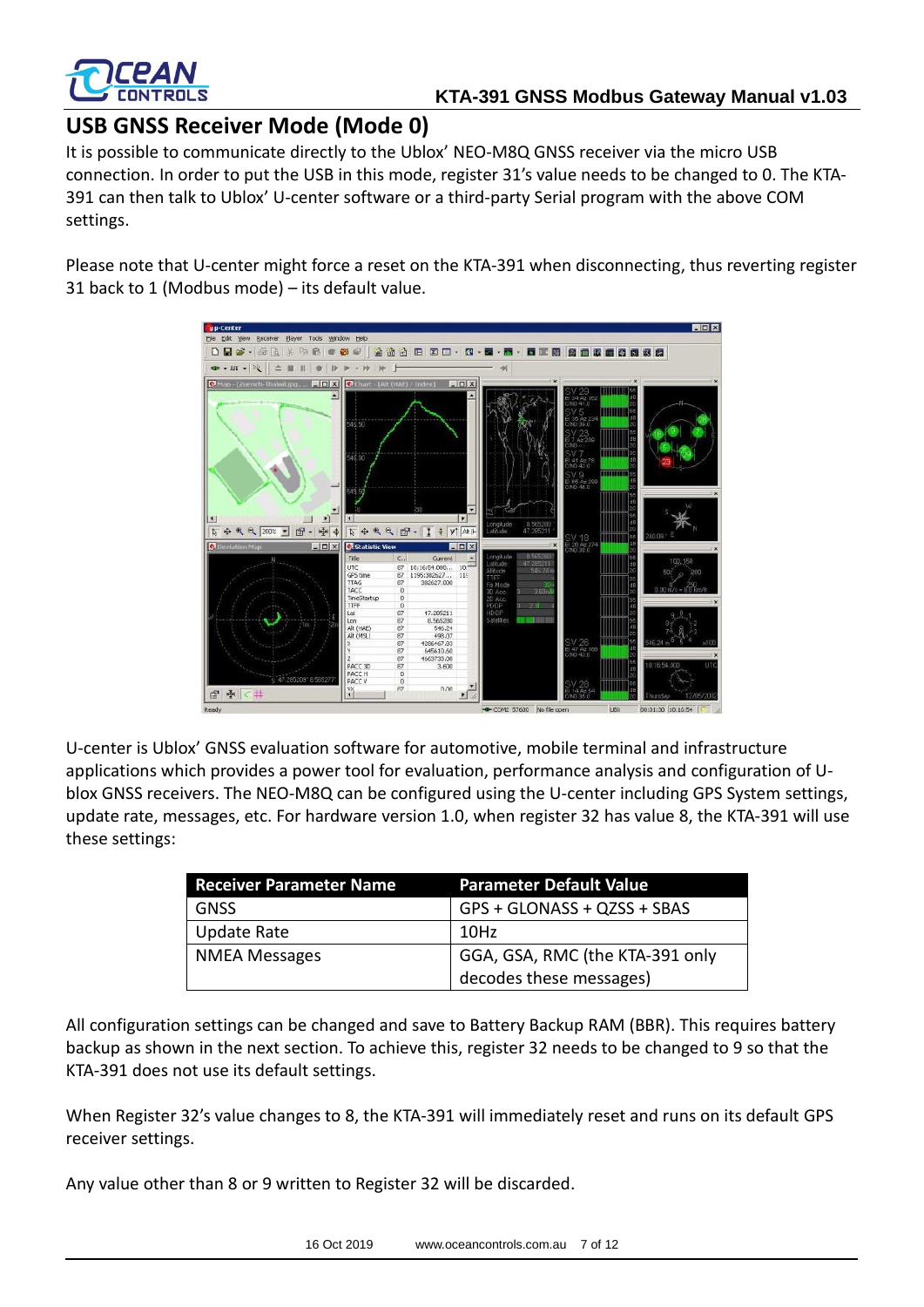

## **Battery Backup Supply – Hardware Backup Mode**

The KTA-391 provides the option to have a battery backup supply for the GNSS receiver. If the module has a power failure, the battery will supply the RTC and battery backed RAM (BBR) of the receiver. In this mode, the RTC will keep providing timing reference for the receiver and all relevant data is saved in the backup RAM including modified configuration (already saved in BBR) and tracking details which allow a hot or warm start later.

To enable this function, a CR1220 battery needs to be put inside the internal battery holder socket. Then the position of the jumper needs to be switched:



## **Open Collector Outputs:**

The two open collector outputs are capable of sinking up to 200mA at up to 50V. Open Collector 2 is active when the GPS has a position lock. Open Collector 1 gives a pulse output once a second as a means to accurate the received time (see appendix 1).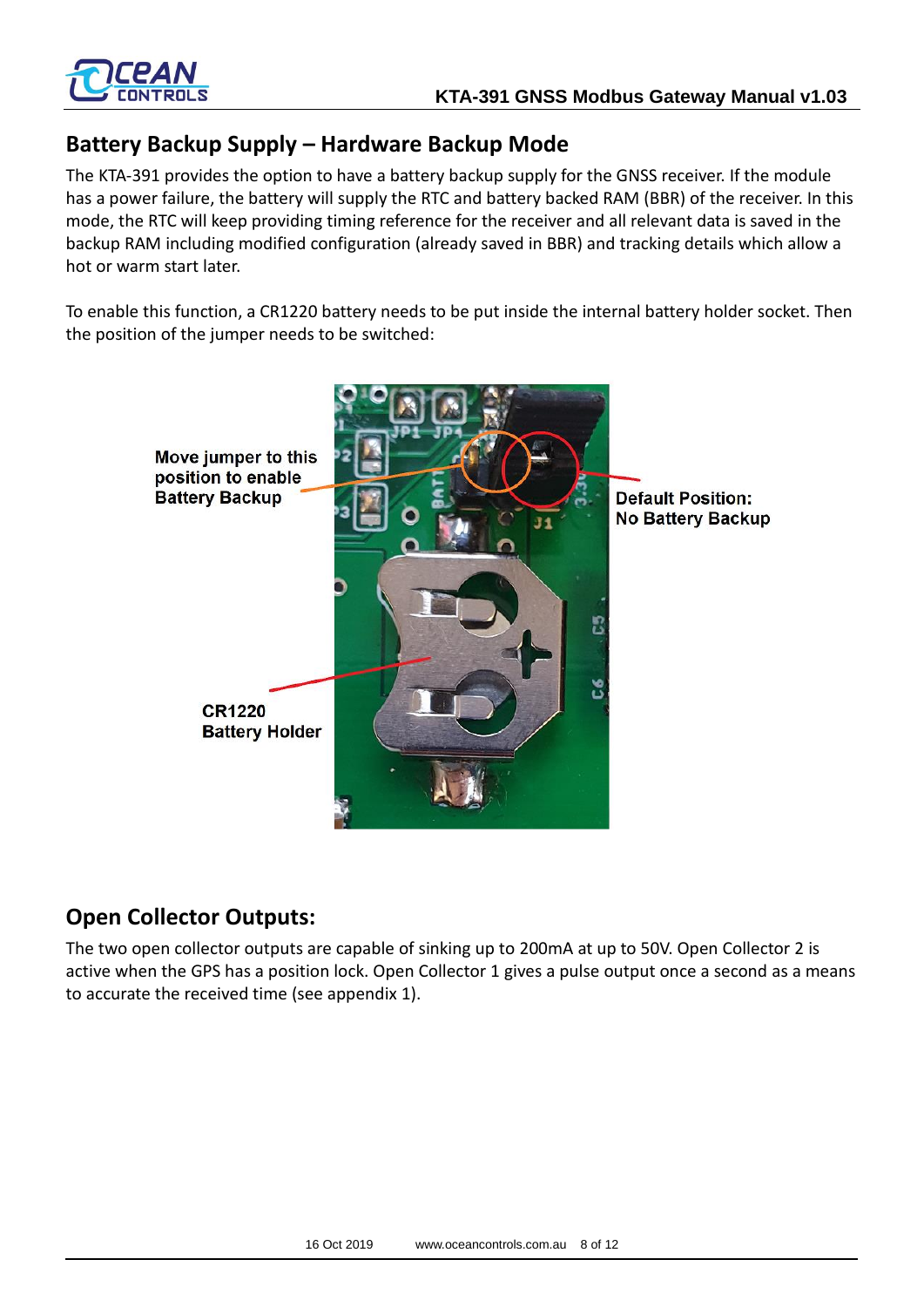

# **Specifications**

| <b>General Specifications</b> | Min  | Typical | Max.       | Unit |
|-------------------------------|------|---------|------------|------|
| <b>Voltage</b>                |      |         | <b>150</b> |      |
| <b>Power</b>                  |      | U.4     |            | 'W   |
| <b>Operating Temperature</b>  | l-ZU |         | 80         |      |

| <b>RS-485 Transceiver</b> | Min  | <b>Typical</b> | <b>Max</b> | Unit      |
|---------------------------|------|----------------|------------|-----------|
| <b>Driver Current</b>     |      |                | 28         | <b>mA</b> |
| <b>Symbol Rate</b>        | 2400 | 9600           | 115200     | Baud      |
| Data Bits                 |      |                |            |           |
| Parity                    |      | None           | Odd, Even  |           |
| <b>Stop Bit</b>           |      |                |            |           |

| <b>Open Collector Outputs</b> | Parameter | Unit |
|-------------------------------|-----------|------|
| <b>Max Current Sink</b>       | 220       | lmA  |
| <b>Max Voltage</b>            | <b>50</b> |      |

| <b>GNSS Receiver NEO-M8Q</b>               | <b>Nominal</b>                                   | Unit                        |  |
|--------------------------------------------|--------------------------------------------------|-----------------------------|--|
| <b>Receiver</b>                            | 72-channel u-blox M8 engine                      |                             |  |
|                                            | GPS L1C/A, SBAS L1C/A, QZSS L1C/A, QZSS L1 SAIF, |                             |  |
|                                            | GLONASS L1OF, BeiDou B1I, Galileo E1B/C          |                             |  |
| <b>Horizontal Position Accuracy (GNSS)</b> | 2.5                                              | $\mathsf{Im}\ \mathsf{CEP}$ |  |
| <b>Max Navigation Update rate</b>          | GNSS: 10                                         | Hz                          |  |
|                                            | Single System: 18                                |                             |  |
| <b>Velocity Accuracy</b>                   | 0.05                                             | m/s                         |  |
| <b>Heading Accuracy</b>                    | 3                                                | Degrees                     |  |
| <b>Timing Accuracy</b>                     | <b>RMS: 30</b>                                   | ns                          |  |
|                                            | 99%: 60                                          |                             |  |
| <b>Start-up Time to Fix</b>                | Cold start: 26                                   | ls                          |  |
|                                            | Hot start: 1                                     |                             |  |
| <b>Sensitivity (GNSS)</b>                  | Tracking and Navigation: -167                    | dBm                         |  |
|                                            | Reacquisition: -160                              |                             |  |
|                                            | Cold start: -148                                 |                             |  |
|                                            | Hot start: -157                                  |                             |  |
| <b>Altitude Operational Limit</b>          | 50,000                                           | m                           |  |
| <b>Velocity Operational Limit</b>          | 500                                              | m/s                         |  |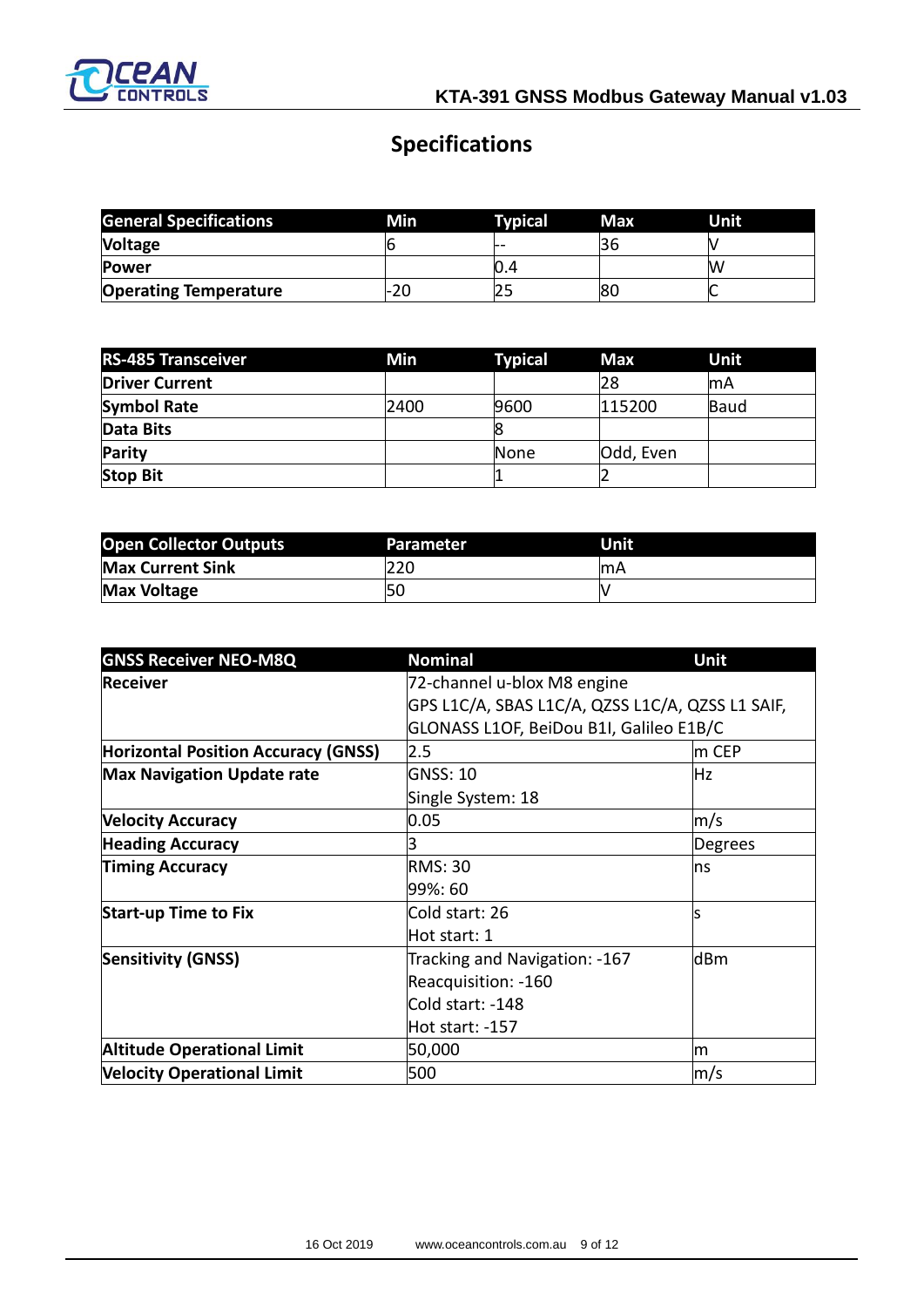

# **Appendix 1**

### *Improving Timing Accuracy*

The GNSS receiver has a nominal timing accuracy of 60 nanoseconds, however much larger timing errors will be introduced by the delays associated with communications. The GNSS receiver by default updates the Modbus holding registers 10 times a second. Therefore, the data in the registers can be as much as 100ms old. If the KTA-391 is then polled at a slow baud rate, the delay in the slave receiving the request, and then sending a response, could be approaching half a second (a typical timeout period for a Modbus Master is 400ms).

The KTA-391 specifies a timing accuracy better than 2 seconds. This is a conservative figure that considers the worst case from each of the timing interfaces. However, timing accuracy can be dramatically improved by using the PPS output from open collector 2.

### **The PPS output is derived directly from the GNSS module, and provides a pulse once a second, on the second (100ms duration).**

If better timing accuracy is required, this output can be used to match up the Modbus received data with a known time stamp from the open collector. Ideally, this allows all communications delays to be cancelled out downstream (in the controller).

Example using a PLC:

- 1. The PLC polls the KTA-391. At some later period, the Modbus command is received.
- 2. The PPS output from the open collector is sensed on a digital input of the PLC. This pulse gives the exact time that the previous second expires, and the next second begins.
- 3. The time stamp received over Modbus is incremented to the next whole second. At that instant, the time is accurate to 60 nanoseconds.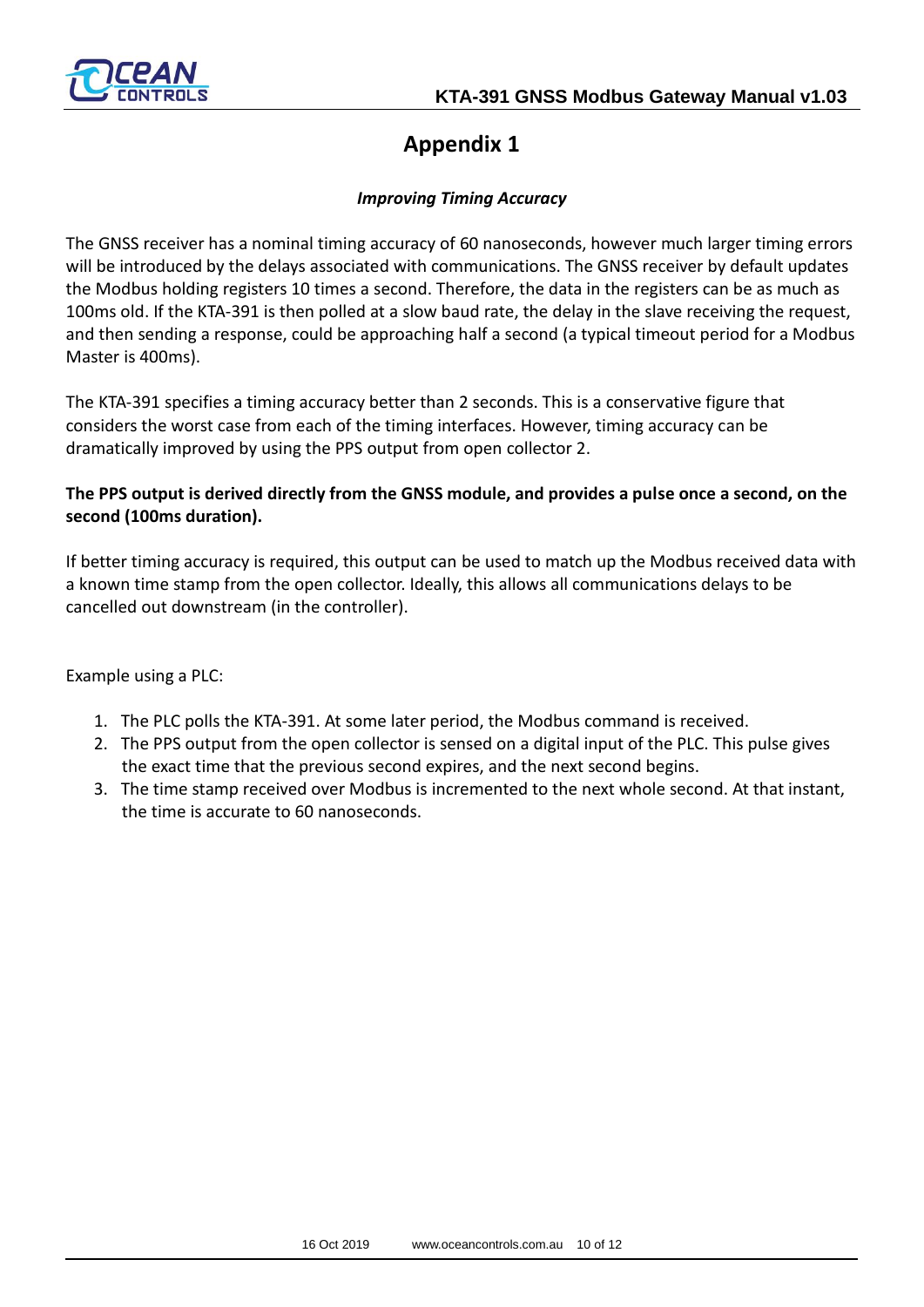

## **Appendix 2**

### *Description of GPS fix data*

#### **0: Position fix unavailable**

Not enough satellites can be found; no position fix.

### **1: Valid position fix, SPS mode**

A valid position fix is provided using the Standard Positioning Service (SPS). SPS could be described as the "regular" GNSS service using satellites and is what the KTA-391 will typically use most of the time.

### **2: Valid position fix, differential GNSS mode**

A valid position fix is provided using Differential GNSS. This system improves upon the nominal accuracy of SPS using land-based reference stations to broadcast the difference between the SPS data and the known fixed positions of the ground stations.

### **4: Real Time Kinematic**

Valid position fix with enhanced accuracy by using Real Time Kinematic techniques. RTK uses the phase of the carrier signal - received from the satellites - to find a position lock; ignoring the actual information contained within.

#### **5: Float Real Time Kinematic**

Same as above except uses floating point integers as opposed to fixed integers. Fixed integers generally give a more accurate position lock but require more satellites and a longer processing time.

#### **6: Estimated (dead reckoning) Mode**

Uses knowledge of a previous position fix, and known or estimated speeds, to estimate the current position.